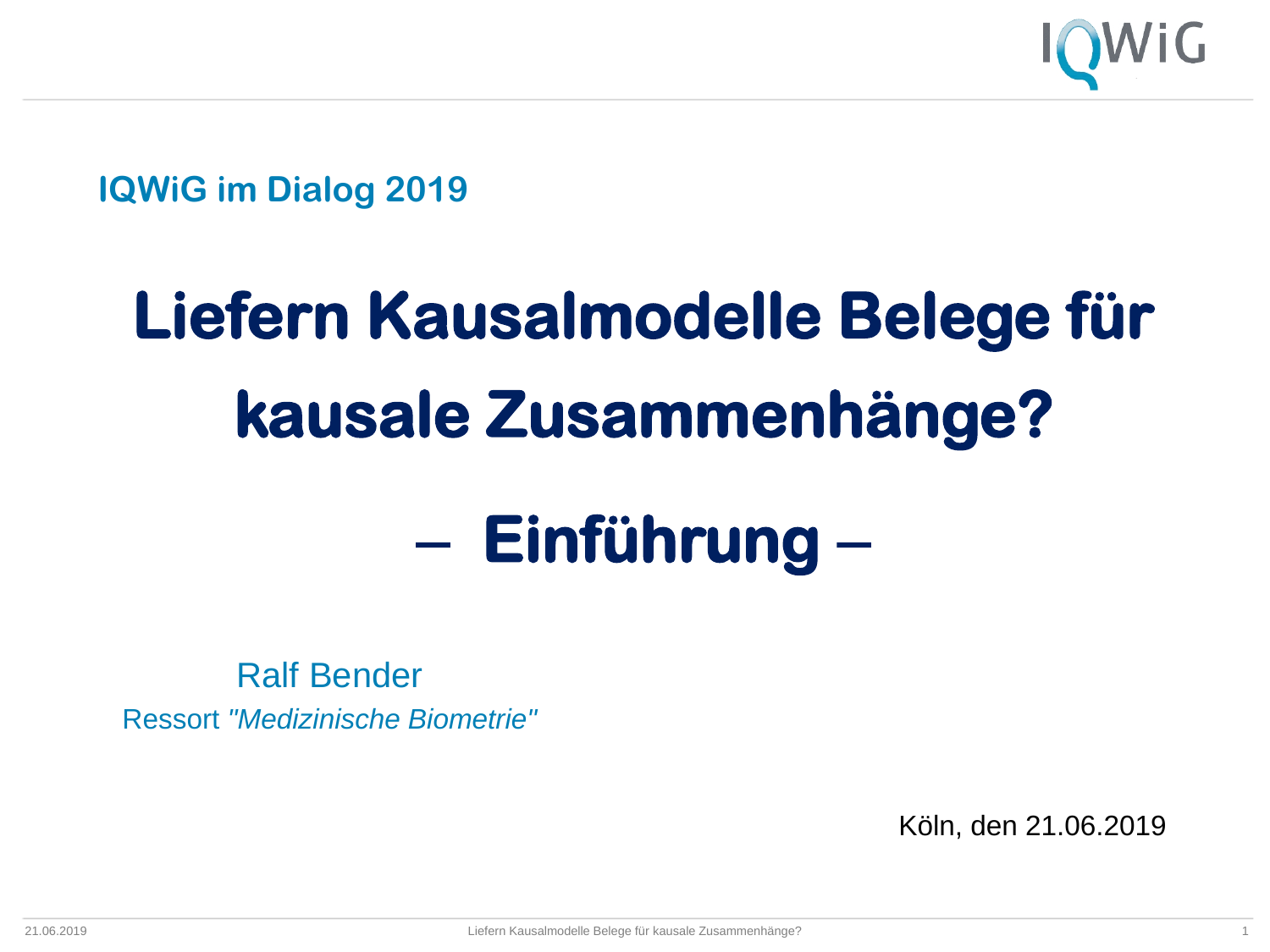

### "Estimands - Nützlich für die Nutzenbewertung?"

| $10.00 - 10.15$ | Begrüßung und Einführung<br>Ralf Bender, IQWIG                                                                                              |
|-----------------|---------------------------------------------------------------------------------------------------------------------------------------------|
| $10.15 - 10.45$ | Die Bedeutung von Estimands in der Arzneimittelzulassung<br>Norbert Benda, BfArM, Bonn                                                      |
| $10.45 - 11.15$ | Kausales Denken und Strategien zur Definition des Behandlungseffekts<br>Heinz Schmidli, Novartis, Basel                                     |
| $11.15 - 12.00$ | <b>Diskussion</b>                                                                                                                           |
| 12.00 - 13.00   | <b>Mittagspause</b>                                                                                                                         |
| 13.00 - 13.30   | Estimands aus HTA-Sicht – Alter "ITT vs. PP"-Wein in neuen "Strategie"-Schläuchen?<br>Guido Skipka, IQWiG, Köln                             |
| 13.30 - 14.00   | Haben wir schon längst aus den Augen verloren, was wir in der Überlebenszeitanalyse<br>schätzen sollten?<br>Jan Beyersmann, Universität Ulm |
| 14.00 - 14.30   | Welche wissenschaftlichen Fragen können mit Estimands adressiert werden?<br>Werner Brannath, KKSB, Universität Bremen                       |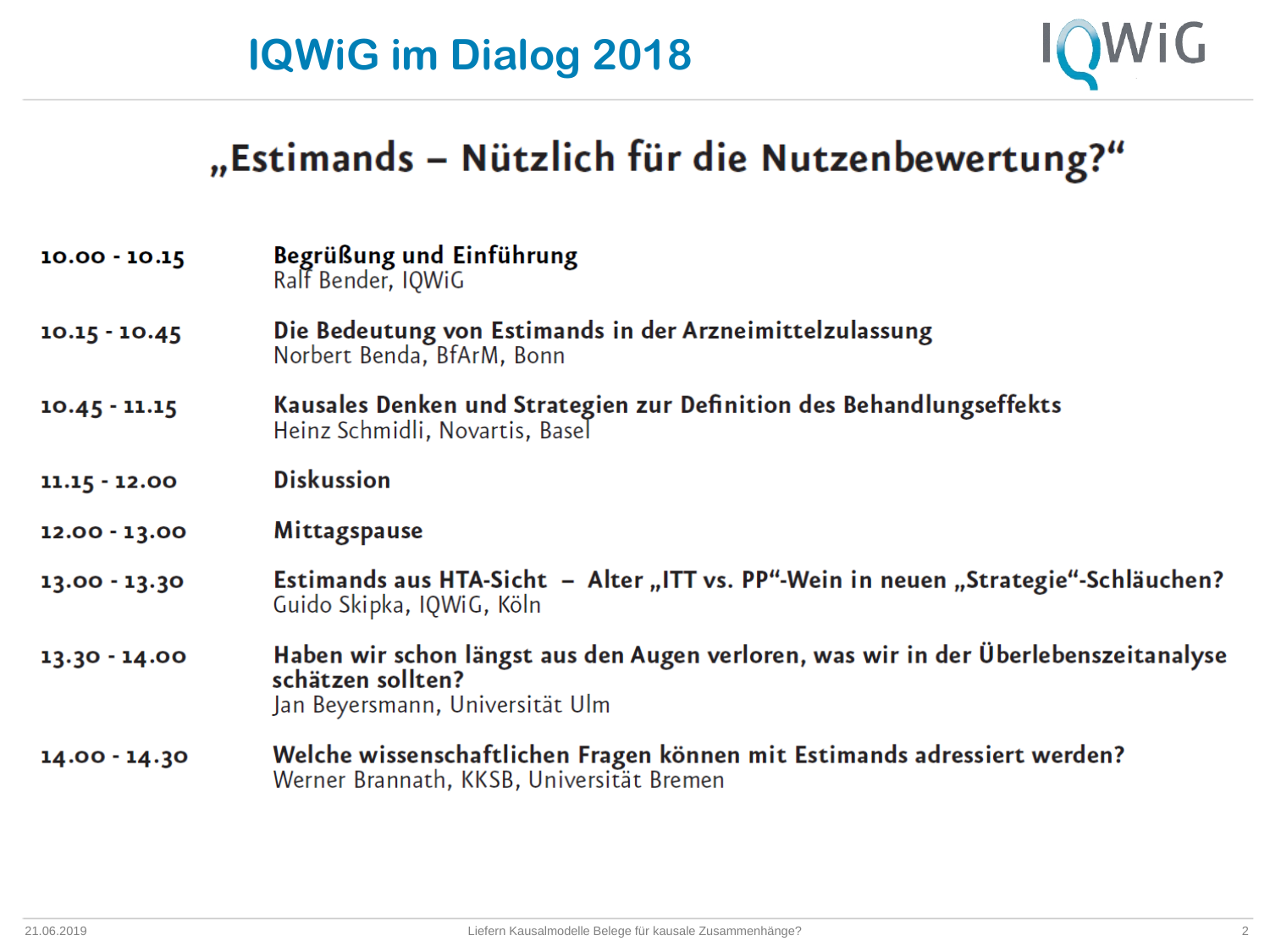





30 August 2017 EMA/CHMP/ICH/436221/2017 Committee for Human Medicinal Products

ICH E9 (R1) addendum on estimands and sensitivity analysis in clinical trials to the guideline on statistical principles for clinical trials Step 2b

- 4 Attribute zur Definition von Estimands
- 5 Strategien zur Auswahl eines Estimands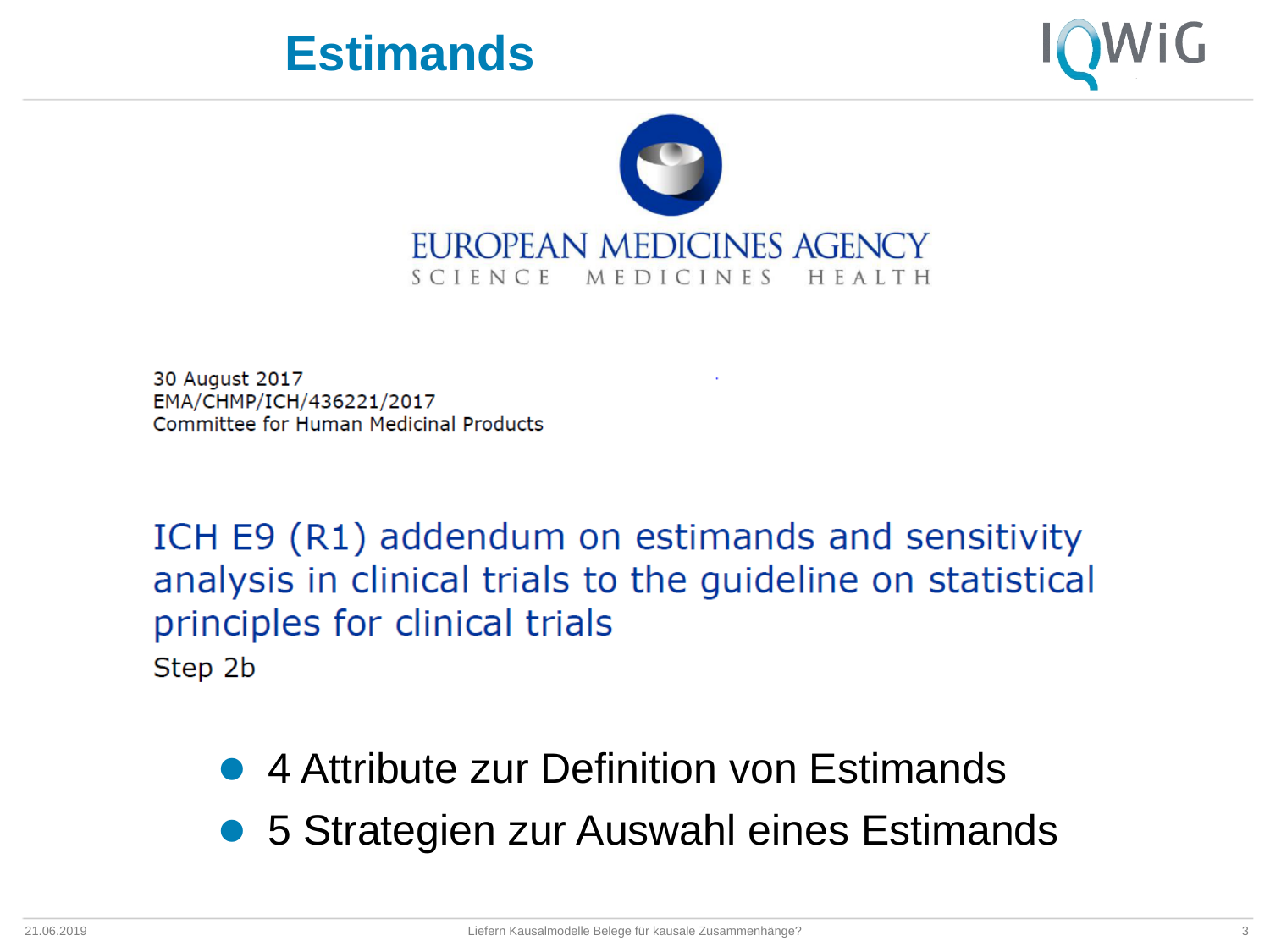### **Estimands**



Im Rahmen der Nutzenbewertung als primäre Analyse geeignet:

- 1. Treatment-Policy-Strategie
- 2. Composite-Strategie

Nur geeignet für Sensitivitätsanalysen oder ergänzende Analysen:

- 3. Hypothetische Strategie
- 4. Principal-Stratum-Strategie
- 5. While-on-Treatment-Strategie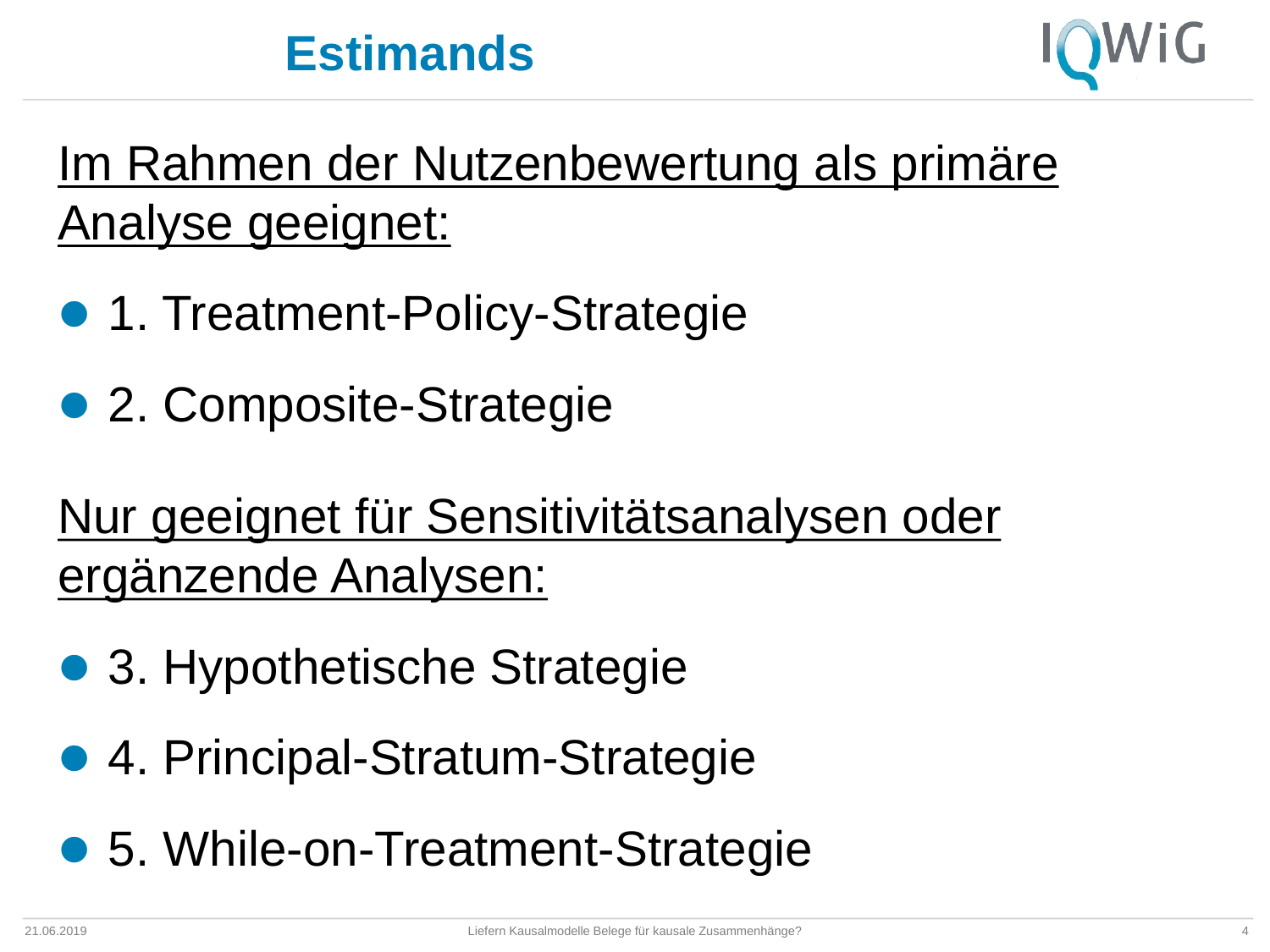

### Zitate aus dem ICH E9 (R1) Addendum:

- *"Randomised trials are expected to be free from baseline confounding ..."*
- Principal-Stratum-Strategie:

*"In contrast, estimation of a treatment effect from any analysis where membership is based on intercurrent events on the assigned treatments is liable to confounding ..."*

• While-on-Treatment-Strategie:

*"… so that the treatment effect would be confounded with patient characteristics that affect the subjects' propensity to switch to rescue medication. An appropriate analysis needs to account for this confounding …"*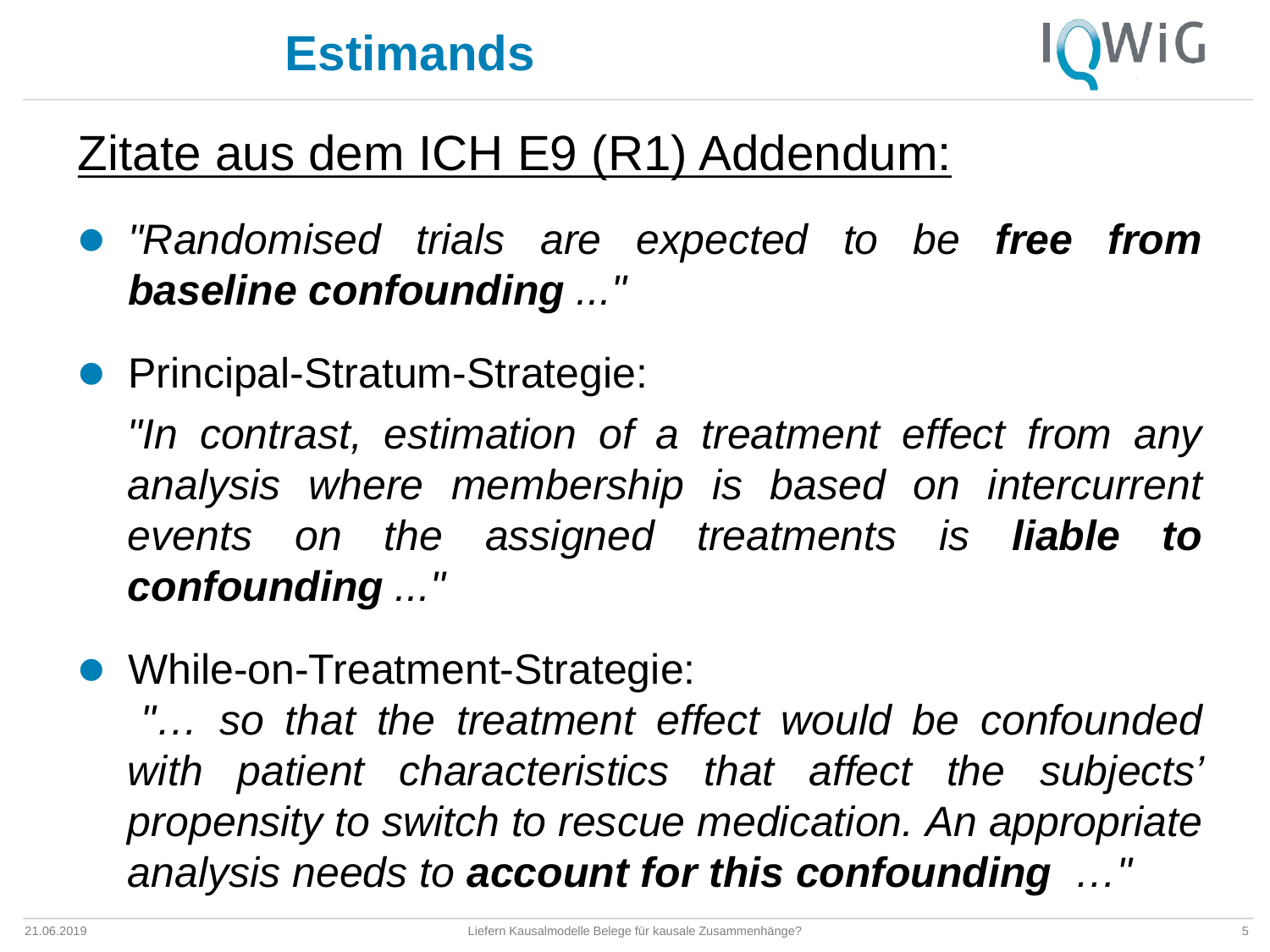### **"Real World" Data**





**EMA/DIA Statistics Forum:** The Role of Observational Data in Assessing the Benefits and Risks of Drugs

**Course #17593** 1 December 2017 European Medicines Agency, London, United Kingdom

### **U.a.:**

**Designs und Methoden der kausalen Inferenz für Beobachtungsstudien**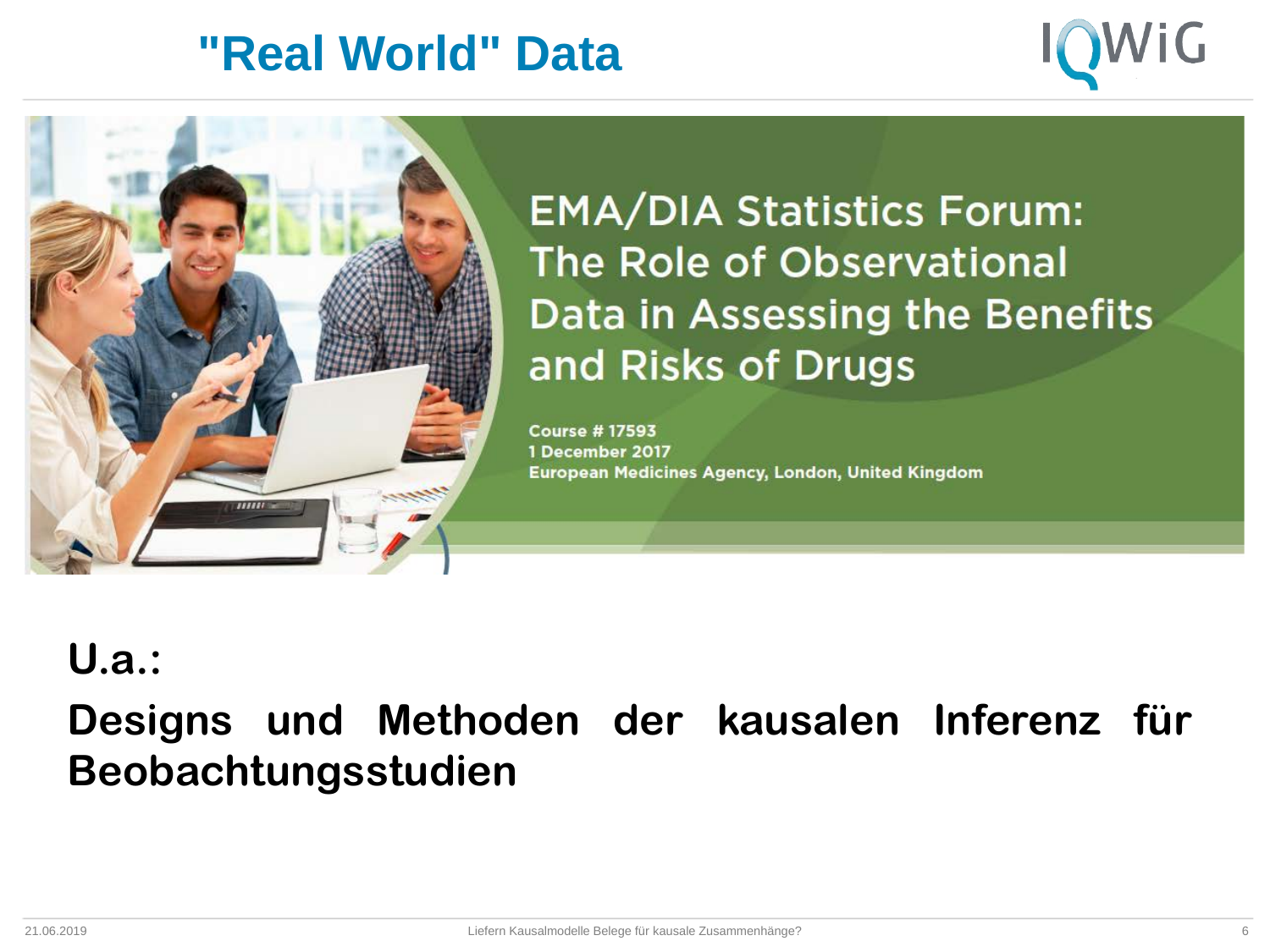### **Kausalmodelle**

- 
- **•** Strukturgleichungsmodelle Jöreskog (1978): LISREL

Multivariate Behavioral Research (1983) 18, 115-126

Notes and Commentary

#### SOME CAUTIONS CONCERNING THE APPLICATION OF CAUSAL MODELING METHODS

#### NORMAN CLIFF University of Southern California

#### **ABSTRACT**

Literal acceptance of the results of fitting "causal" models to correlational data can lead to conclusions that are of questionable value. The longestablished principles of scientific inference must still be applied. In particular, the possible influence of variables that are not observed must be considered; the well-known difference between correlation and causation is still relevant, even when variables are separated in time; the distinction between measured variables and their theoretical counterparts still exists; and ex post facto analyses are not tests of models. There seems to be some danger of overlooking these principles when complex computer programs are used to analyze correlational data, even though these new methods provide great increases in the rigor with which correlational data can be analyzed.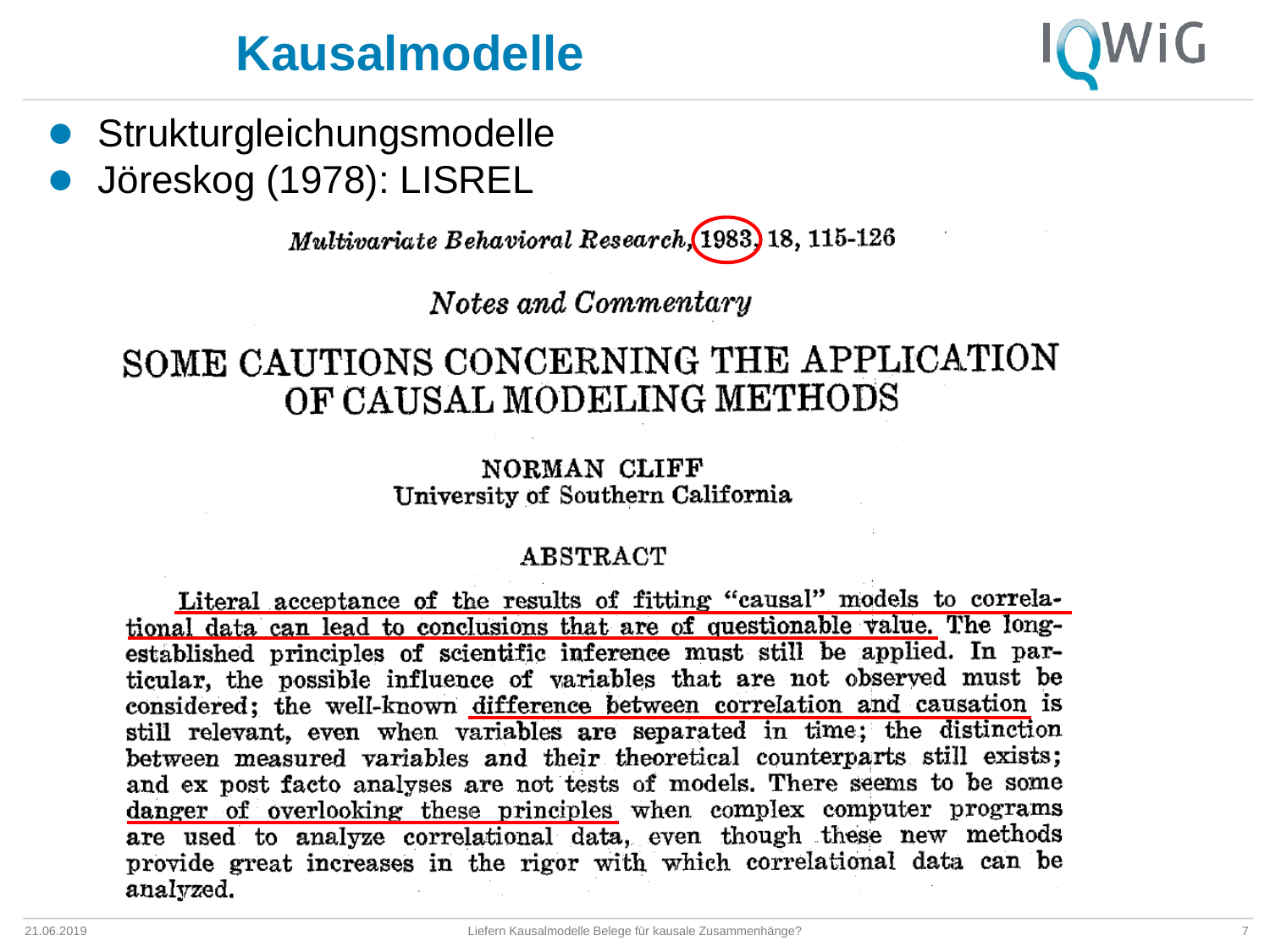## **Kausale Zusammenhänge?**



- Liefert die Anwendung von Kausalmodellen Belege für kausale Zusammenhänge?
	- **O Bei RCTs für Estimands jenseits von ITT?**
	- **O** Bei Beobachtungsstudien?
	- **O** Nur unter bestimmten Bedingungen?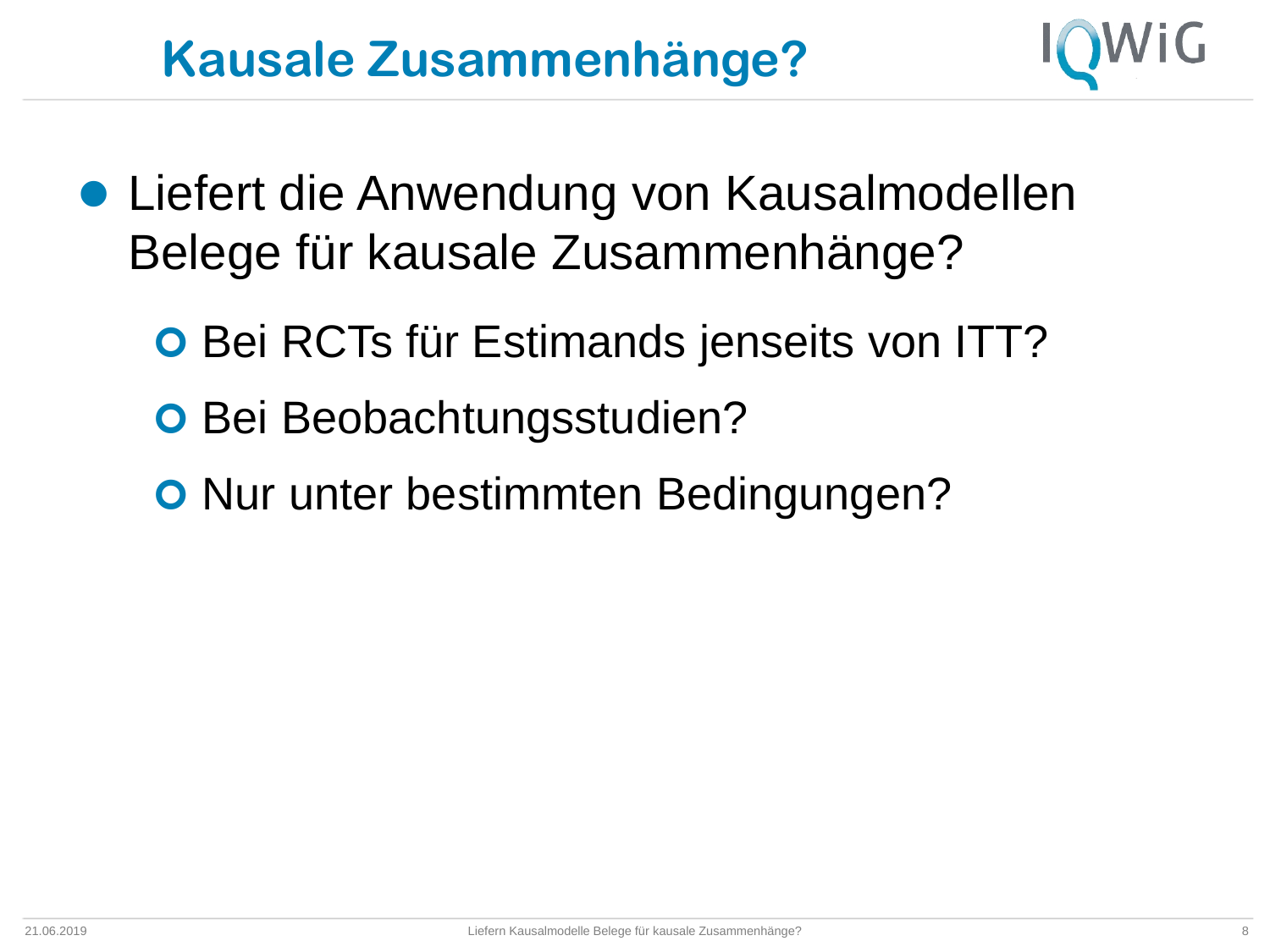

- **"Real-World"-Evidence-Studie**
- **Epidemiological Strategy & Medical Economics (ESME)-Programm**
	- **Französisches Netzwerk von Krebszentren**
	- **1/3 aller Krebsfälle in Frankreich**
- **Analyse der HER2-negativen metastatischen Brustkrebspatientinnen bei Paclitaxel-Erstlininientherapie mit (Kombinationsgruppe) oder ohne Bevacizumab (Paclitaxel-Gruppe)**
- **Vergleich Kombination vs. Paclitaxel**
- **Endpunkte: Overall Survival, PFS**

Delaloge et al. (2016): *Annals of Oncology* 27, 1725-1732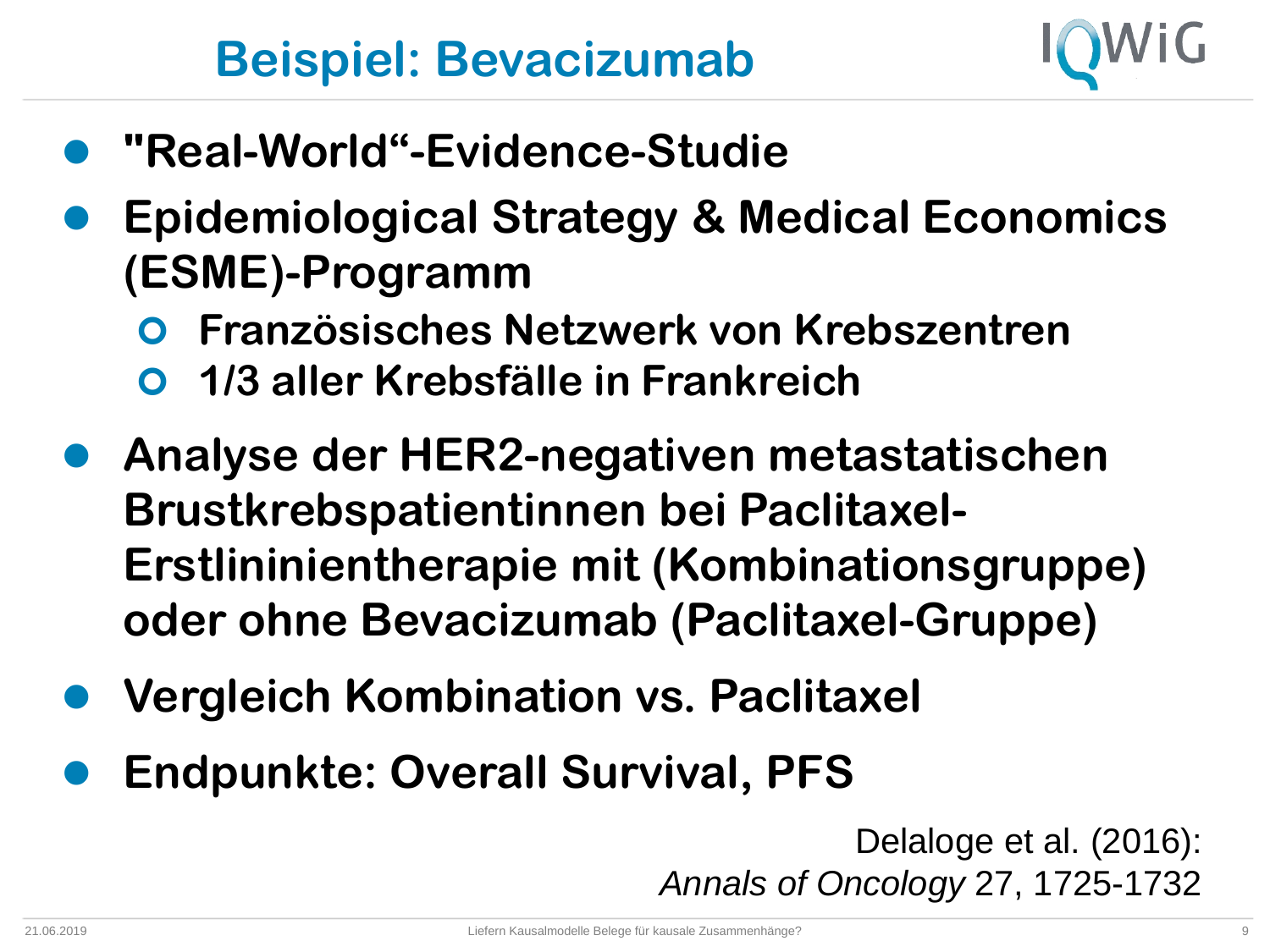### **Beispiel: Bevacizumab**



Adjusted median survival times: 27.7 months (combination); 19.8 months (paclitaxel)

Adjustment for: group, time between metastatic diagnosis and index date, period of care, SBR grade III, age, triple-negative breast cancer status, type of metastases (visceral versus non visceral) and number of sites, time between initial diagnosis and metastatic diagnosis, initial management (adjuvant chemotherapy and/or adjuvant endocrine therapy)

Figure 2. Adjusted overall survival analyses.

In the multivariate analysis, **OS** adjusted on major prognostic factors **was longer for the combination group than for the paclitaxel group**, with the median survival times of 27.7 months (95% CI 25.7–29.0) and 19.8 months (18.3–21.0), respectively (**HR 0.672**; 95% CI **0.601–0.752**)

#### Conclusion:

- Whether the observed difference is linked to the treatment itself, to prescription bias, or to a mixed effect of both cannot be ascertained
- Based on the present study, **data cannot support** extension of current **use of bevacizumab** in MBC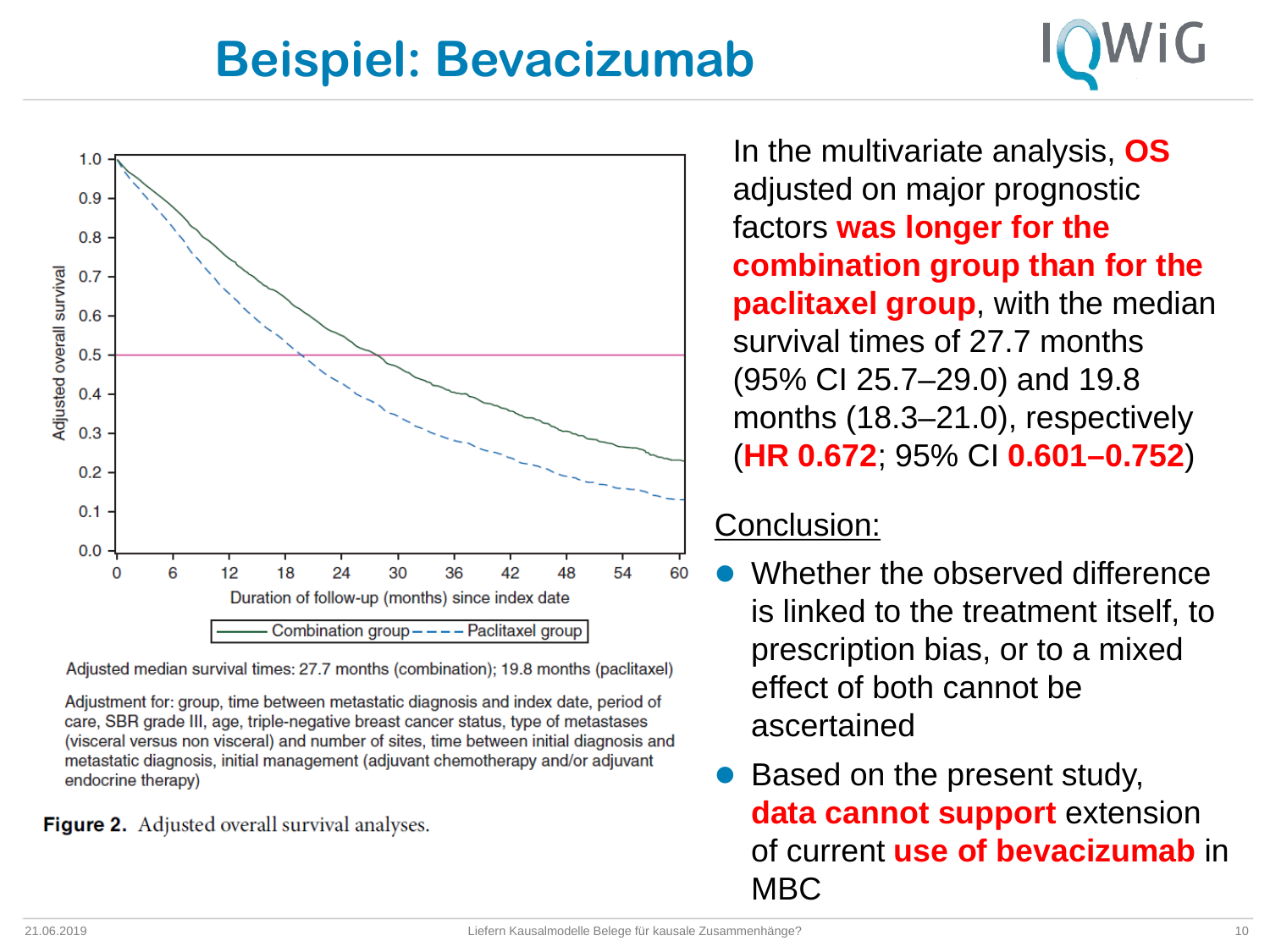### **Beispiel: Bevacizumab**